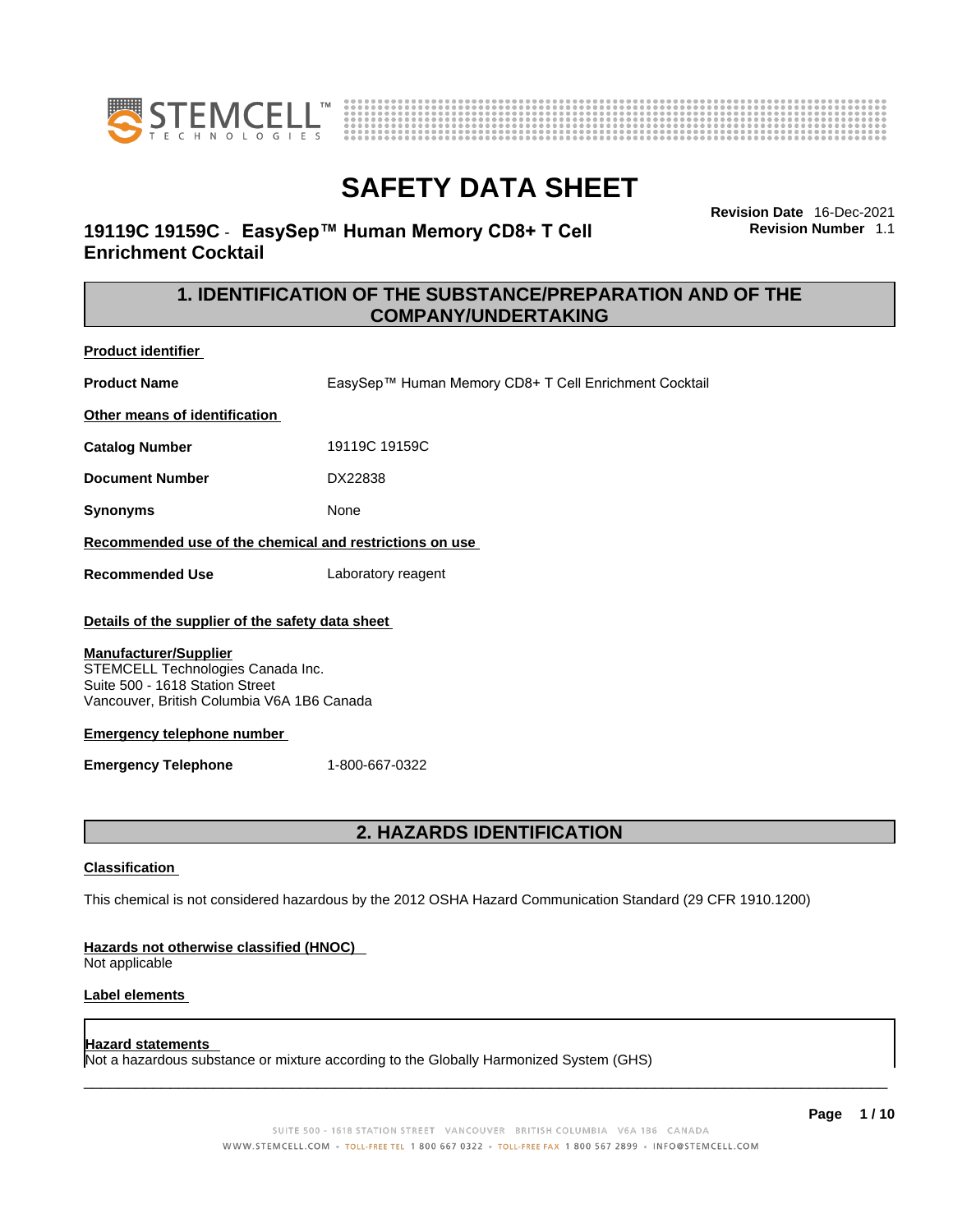



# \_\_\_\_\_\_\_\_\_\_\_\_\_\_\_\_\_\_\_\_\_\_\_\_\_\_\_\_\_\_\_\_\_\_\_\_\_\_\_\_\_\_\_\_\_\_\_\_\_\_\_\_\_\_\_\_\_\_\_\_\_\_\_\_\_\_\_\_\_\_\_\_\_\_\_\_\_\_\_\_\_\_\_\_\_\_\_\_\_\_\_\_\_ **Revision Date** 16-Dec-2021 **19119C 19159C** - **EasySep™ Human Memory CD8+ T Cell Enrichment Cocktail**

The product contains no substances which at their given concentration, are considered to be hazardous to health.

**Appearance** Clear **Physical state** Liquid **Odor** No data available

**Revision Number** 1.1

**Other Information** 

Not applicable

**Unknown acute toxicity** 0 % of the mixture consists of ingredient(s) of unknown toxicity

0 % of the mixture consists of ingredient(s) of unknown acute oral toxicity

0 % of the mixture consists of ingredient(s) of unknown acute dermal toxicity

0 % of the mixture consists of ingredient(s) of unknown acute inhalation toxicity (gas)

0 % of the mixture consists of ingredient(s) of unknown acute inhalation toxicity (vapor)

0 % of the mixture consists of ingredient(s) of unknown acute inhalation toxicity (dust/mist)

### **3. COMPOSITION/INFORMATION ON INGREDIENTS**

#### **Substance**

Not applicable.

#### **Mixture**

Not a hazardous substance or mixture according to the Globally Harmonized System (GHS)

\*The exact percentage (concentration) ofcomposition has been withheld as a trade secret.

### **4. FIRST AID MEASURES**

#### **Description of first aid measures**

| <b>Inhalation</b>   | Remove to fresh air.                                                                                                    |  |
|---------------------|-------------------------------------------------------------------------------------------------------------------------|--|
| Eye contact         | Rinse thoroughly with plenty of water for at least 15 minutes, lifting lower and upper eyelids.<br>Consult a physician. |  |
| <b>Skin contact</b> | Wash skin with soap and water.                                                                                          |  |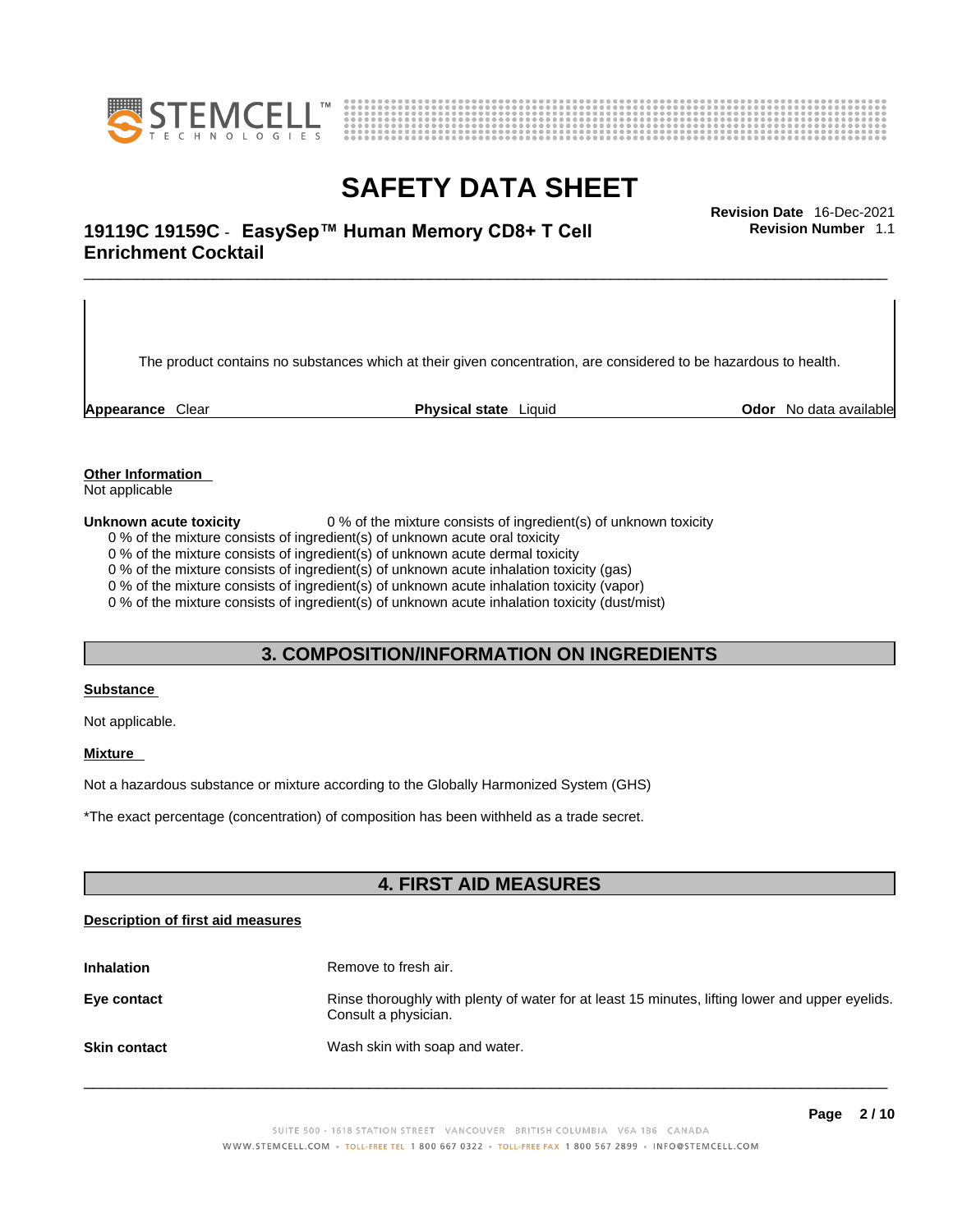



# \_\_\_\_\_\_\_\_\_\_\_\_\_\_\_\_\_\_\_\_\_\_\_\_\_\_\_\_\_\_\_\_\_\_\_\_\_\_\_\_\_\_\_\_\_\_\_\_\_\_\_\_\_\_\_\_\_\_\_\_\_\_\_\_\_\_\_\_\_\_\_\_\_\_\_\_\_\_\_\_\_\_\_\_\_\_\_\_\_\_\_\_\_ **Revision Date** 16-Dec-2021 **19119C 19159C** - **EasySep™ Human Memory CD8+ T Cell Enrichment Cocktail**

**Ingestion** Clean mouth with water and drink afterwards plenty of water. **Most important symptoms and effects, both acute and delayed Symptoms** No information available. **Indication of any immediate medical attention and special treatment needed Note to physicians** Treat symptomatically. **5. FIRE-FIGHTING MEASURES Suitable Extinguishing Media** Use extinguishing measures that are appropriate to local circumstances and the surrounding environment. **Unsuitable extinguishing media** CAUTION: Use of water spray when fighting fire may be inefficient. **Specific hazards arising from the chemical** No information available. **Explosion data Sensitivity to Mechanical Impact** None. **Sensitivity to Static Discharge** None. **Special protective equipment for fire-fighters** Firefighters should wear self-contained breathing apparatus and full firefighting turnout gear. Use personal protection equipment. **6. ACCIDENTAL RELEASE MEASURES** 

**Personal precautions, protective equipment and emergency procedures Personal precautions** Ensure adequate ventilation. **Environmental precautions Environmental precautions** See Section 12 for additional Ecological Information. **Methods and material for containment and cleaning up Methods for containment** Prevent further leakage or spillage if safe to do so.

 $\_$  ,  $\_$  ,  $\_$  ,  $\_$  ,  $\_$  ,  $\_$  ,  $\_$  ,  $\_$  ,  $\_$  ,  $\_$  ,  $\_$  ,  $\_$  ,  $\_$  ,  $\_$  ,  $\_$  ,  $\_$  ,  $\_$  ,  $\_$  ,  $\_$  ,  $\_$  ,  $\_$  ,  $\_$  ,  $\_$  ,  $\_$  ,  $\_$  ,  $\_$  ,  $\_$  ,  $\_$  ,  $\_$  ,  $\_$  ,  $\_$  ,  $\_$  ,  $\_$  ,  $\_$  ,  $\_$  ,  $\_$  ,  $\_$  ,

**Revision Number** 1.1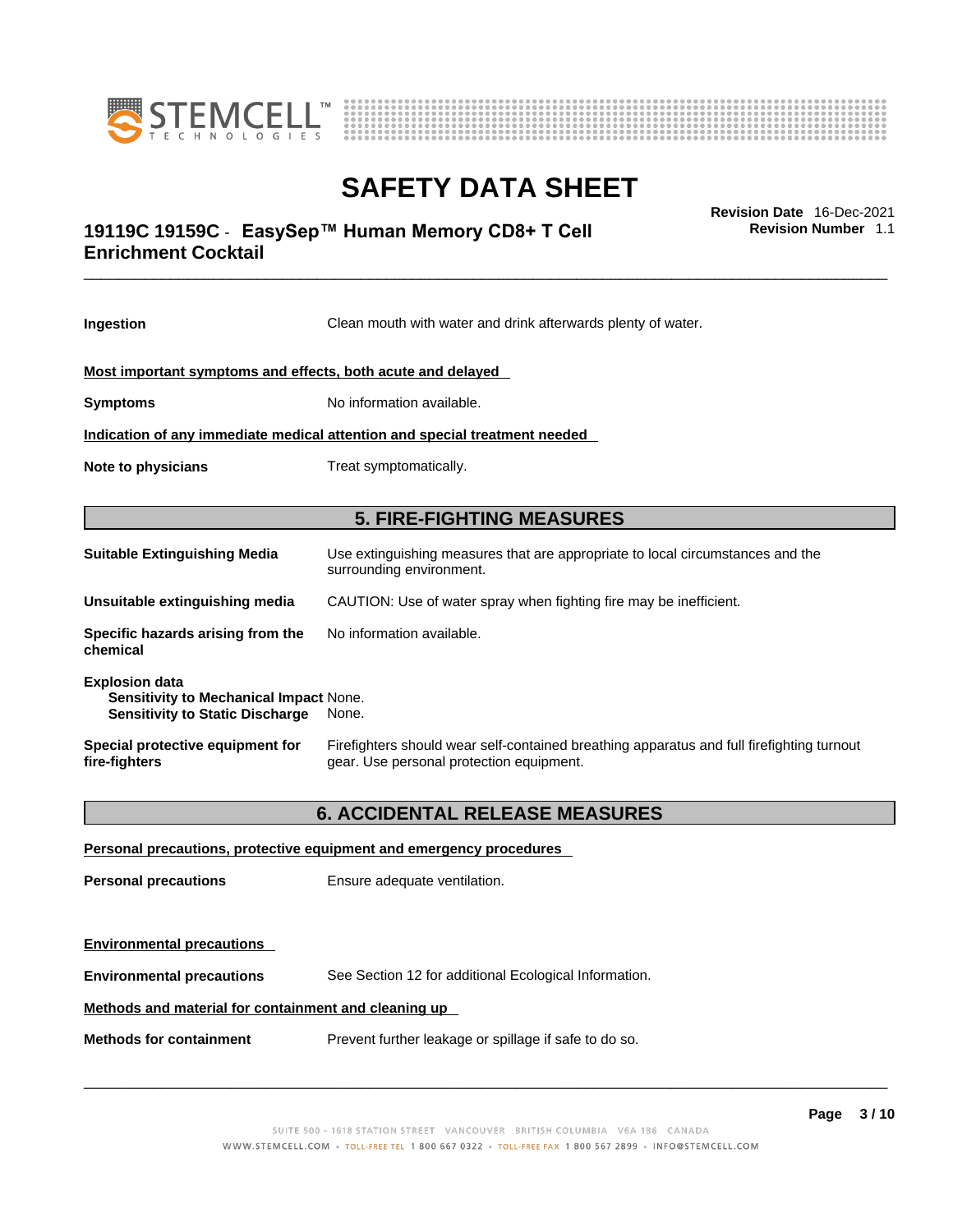



\_\_\_\_\_\_\_\_\_\_\_\_\_\_\_\_\_\_\_\_\_\_\_\_\_\_\_\_\_\_\_\_\_\_\_\_\_\_\_\_\_\_\_\_\_\_\_\_\_\_\_\_\_\_\_\_\_\_\_\_\_\_\_\_\_\_\_\_\_\_\_\_\_\_\_\_\_\_\_\_\_\_\_\_\_\_\_\_\_\_\_\_\_ **Revision Date** 16-Dec-2021 **19119C 19159C** - **EasySep™ Human Memory CD8+ T Cell Enrichment Cocktail** 

**Revision Number** 1.1

| Methods for cleaning up         | Pick up and transfer to properly labeled containers.                                 |  |
|---------------------------------|--------------------------------------------------------------------------------------|--|
| Prevention of secondary hazards | Clean contaminated objects and areas thoroughly observing environmental regulations. |  |

### **7. HANDLING AND STORAGE**

| Advice on safe handling                                      | Handle in accordance with good industrial hygiene and safety practice.              |  |  |  |
|--------------------------------------------------------------|-------------------------------------------------------------------------------------|--|--|--|
| Conditions for safe storage, including any incompatibilities |                                                                                     |  |  |  |
| <b>Storage Conditions</b>                                    | Store in accordance with information listed on the Product Information Sheet (PIS). |  |  |  |

### **8. EXPOSURE CONTROLS/PERSONAL PROTECTION**

| <b>Control parameters</b> |
|---------------------------|
|---------------------------|

**Precautions for safe handling**

**Exposure Limits** This product, as supplied, does not contain any hazardous materials with occupational exposure limits established by the region specific regulatory bodies.

#### **Appropriate engineering controls**

| <b>Engineering controls</b> | Showers              |  |
|-----------------------------|----------------------|--|
|                             | Eyewash stations     |  |
|                             | Ventilation systems. |  |
|                             |                      |  |

**Individual protection measures, such as personal protective equipment Eye/face protection** No special protective equipment required. **Skin and body protection** No special protective equipment required. **Respiratory protection** No protective equipment is needed under normal use conditions. If exposure limits are exceeded or irritation is experienced, ventilation and evacuation may be required. **General hygiene considerations** Handle in accordance with good industrial hygiene and safety practice.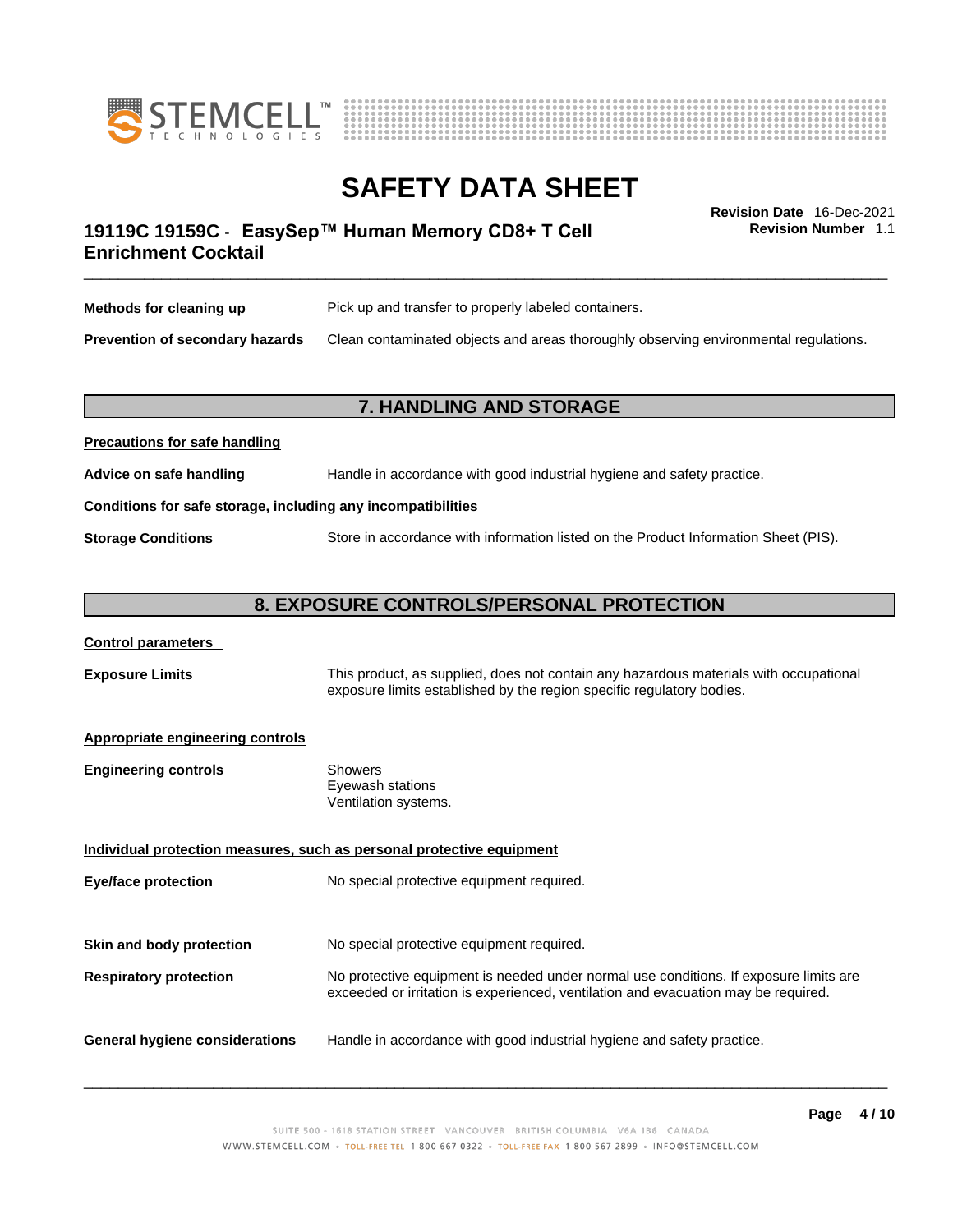



# \_\_\_\_\_\_\_\_\_\_\_\_\_\_\_\_\_\_\_\_\_\_\_\_\_\_\_\_\_\_\_\_\_\_\_\_\_\_\_\_\_\_\_\_\_\_\_\_\_\_\_\_\_\_\_\_\_\_\_\_\_\_\_\_\_\_\_\_\_\_\_\_\_\_\_\_\_\_\_\_\_\_\_\_\_\_\_\_\_\_\_\_\_ **Revision Date** 16-Dec-2021 **19119C 19159C** - **EasySep™ Human Memory CD8+ T Cell Enrichment Cocktail**

**9. PHYSICAL AND CHEMICAL PROPERTIES Information on basic physical and chemical properties Physical state** Liquid **Appearance** Clear<br> **Color** No int **Color Color Color Color Color Color Color No** data available **Odor Odor Constanting Codor Constanting Codor Codor Codor Codor Codor Codor Codor Codor Codor Codor Codor Codor Codor Codor Codor Codor Codor Codor Codor Codor Codor Codor Codor No data available Explosive properties** No data available **Oxidizing properties** No information available **Other Information Softening point** No information available **Molecular weight** No information available **Molecular formula** No information available<br>**VOC Content (%)** No information available **VOC Content (%) Liquid Density** No information available **Bulk density No information available 10. STABILITY AND REACTIVITY Property CONSCRUTE IN THE VALUES REMARKS • Method pH** No data available None known **Melting point / freezing point Boiling point / boiling range No data available None known Flash point Communist Communist Communist Communist Communist Communist Communist Communist Communist Communist Communist Communist Communist Communist Communist Communist Communist Communist Communist Communist Communi Evaporation rate Reserve ACC** No data available **None known** None known **Flammability (solid, gas)** No data available None known **Flammability Limit in Air None known None known Upper flammability limit:** No data available **Lower flammability limit:** No data available **Vapor pressure No data available None known Vapor density No data available None known Relative density No data available None known** None known **Water solubility No data available** Mome known<br> **Solubility in other solvents** No data available **None known**<br>
None known **Solubility in other solvents** No data available **None known**<br> **Partition coefficient** No data available None known **Partition coefficient**<br>**Autoignition temperature** No data available **Autoignition temperature** No data available None known<br> **Decomposition temperature** No data available None known **Decomposition temperature** No data available None known<br> **Kinematic viscosity** No data available None known **Kinematic viscosity** No data available<br> **Dynamic viscosity** No data available **Dynamic viscosity** None known

**Reactivity No information available.** 

**Chemical stability** Stable under recommended transport or storage conditions.

 $\_$  ,  $\_$  ,  $\_$  ,  $\_$  ,  $\_$  ,  $\_$  ,  $\_$  ,  $\_$  ,  $\_$  ,  $\_$  ,  $\_$  ,  $\_$  ,  $\_$  ,  $\_$  ,  $\_$  ,  $\_$  ,  $\_$  ,  $\_$  ,  $\_$  ,  $\_$  ,  $\_$  ,  $\_$  ,  $\_$  ,  $\_$  ,  $\_$  ,  $\_$  ,  $\_$  ,  $\_$  ,  $\_$  ,  $\_$  ,  $\_$  ,  $\_$  ,  $\_$  ,  $\_$  ,  $\_$  ,  $\_$  ,  $\_$  ,

**Revision Number** 1.1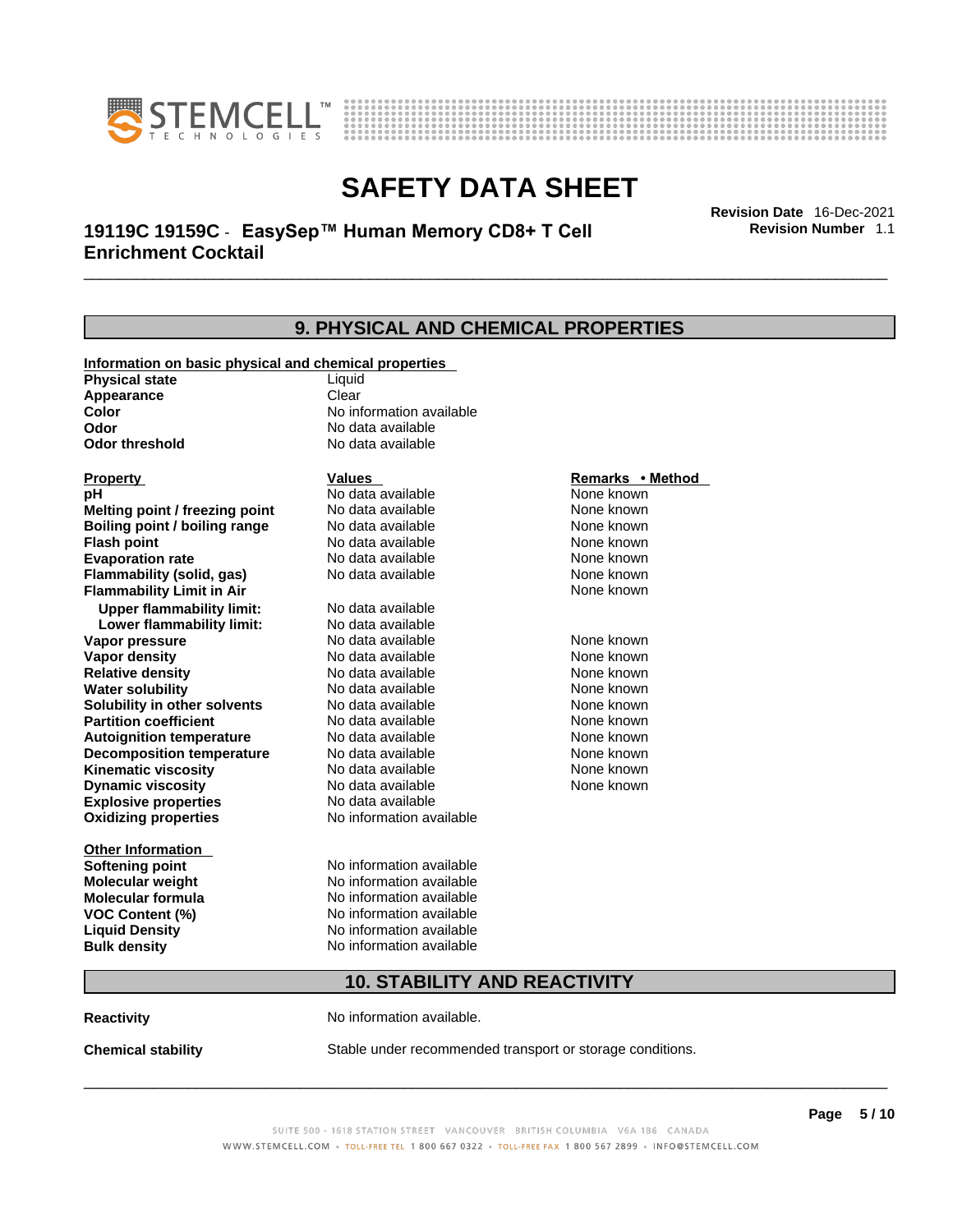



# \_\_\_\_\_\_\_\_\_\_\_\_\_\_\_\_\_\_\_\_\_\_\_\_\_\_\_\_\_\_\_\_\_\_\_\_\_\_\_\_\_\_\_\_\_\_\_\_\_\_\_\_\_\_\_\_\_\_\_\_\_\_\_\_\_\_\_\_\_\_\_\_\_\_\_\_\_\_\_\_\_\_\_\_\_\_\_\_\_\_\_\_\_ **Revision Date** 16-Dec-2021 **19119C 19159C** - **EasySep™ Human Memory CD8+ T Cell Enrichment Cocktail**

**Revision Number** 1.1

| <b>Possibility of hazardous reactions</b> None under normal processing. |  |
|-------------------------------------------------------------------------|--|
| None known based on information supplied.                               |  |
| None known based on information supplied.                               |  |
|                                                                         |  |

**Hazardous decomposition products** None known based on information supplied.

### **11. TOXICOLOGICAL INFORMATION**

#### **Information on likely routes of exposure**

#### **Product Information**

|                                                                                        | Ingestion           | Specific test data for the substance or mixture is not available. |
|----------------------------------------------------------------------------------------|---------------------|-------------------------------------------------------------------|
|                                                                                        | <b>Skin contact</b> | Specific test data for the substance or mixture is not available. |
| Eye contact                                                                            |                     | Specific test data for the substance or mixture is not available. |
| Specific test data for the substance or mixture is not available.<br><b>Inhalation</b> |                     |                                                                   |

**Symptoms** No information available.

**Numerical measures of toxicity**

**Acute toxicity**

**Unknown acute toxicity** 0 % of the mixture consists of ingredient(s) of unknown toxicity

0 % of the mixture consists of ingredient(s) of unknown acute oral toxicity

0 % of the mixture consists of ingredient(s) of unknown acute dermal toxicity

0 % of the mixture consists of ingredient(s) of unknown acute inhalation toxicity (gas)

0 % of the mixture consists of ingredient(s) of unknown acute inhalation toxicity (vapor)

0 % of the mixture consists of ingredient(s) of unknown acute inhalation toxicity (dust/mist) Product Information

#### **Delayed and immediate effects as well as chronic effects from short and long-term exposure**

| <b>Skin</b><br><b>Virritation</b><br>Nο<br>. corros | inform<br>mation available. |
|-----------------------------------------------------|-----------------------------|
| Proo<br>nauon                                       |                             |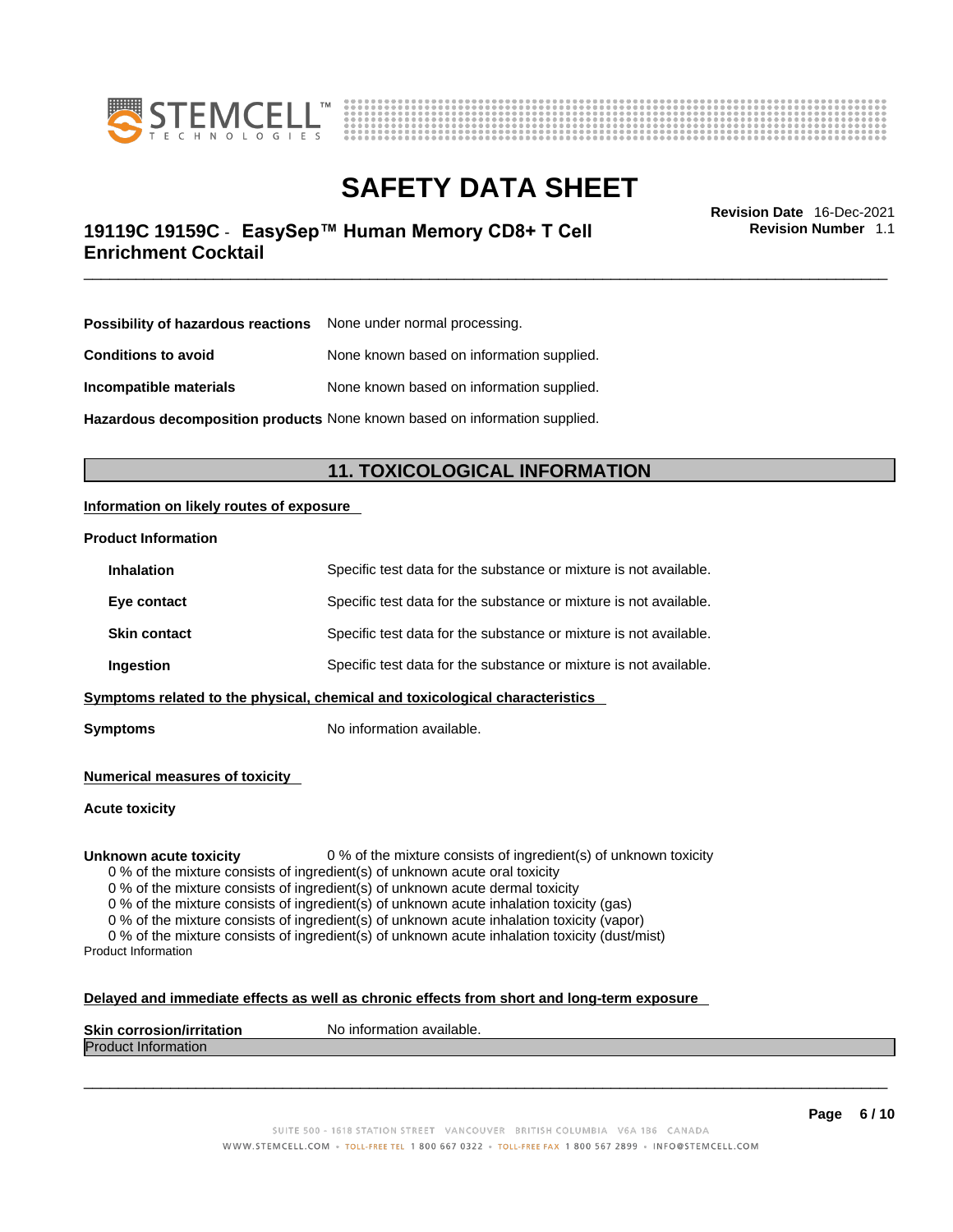



# \_\_\_\_\_\_\_\_\_\_\_\_\_\_\_\_\_\_\_\_\_\_\_\_\_\_\_\_\_\_\_\_\_\_\_\_\_\_\_\_\_\_\_\_\_\_\_\_\_\_\_\_\_\_\_\_\_\_\_\_\_\_\_\_\_\_\_\_\_\_\_\_\_\_\_\_\_\_\_\_\_\_\_\_\_\_\_\_\_\_\_\_\_ **Revision Date** 16-Dec-2021 **19119C 19159C** - **EasySep™ Human Memory CD8+ T Cell Enrichment Cocktail**

**Revision Number** 1.1

| Serious eye damage/eye irritation                                                          | No information available.  |  |
|--------------------------------------------------------------------------------------------|----------------------------|--|
| <b>Product Information</b>                                                                 |                            |  |
| Respiratory or skin sensitization                                                          | No information available.  |  |
| <b>Product Information</b>                                                                 |                            |  |
| Germ cell mutagenicity                                                                     | No information available.  |  |
| <b>Product Information</b>                                                                 |                            |  |
| Carcinogenicity                                                                            | No information available.  |  |
| <b>Reproductive toxicity</b>                                                               | No information available.  |  |
|                                                                                            | <b>Product Information</b> |  |
| <b>STOT - single exposure</b>                                                              | No information available.  |  |
|                                                                                            | <b>Product Information</b> |  |
| No information available.<br><b>STOT - repeated exposure</b><br><b>Product Information</b> |                            |  |
|                                                                                            |                            |  |
| <b>Aspiration hazard</b>                                                                   | No information available.  |  |

# **12. ECOLOGICAL INFORMATION**

| <b>Ecotoxicity</b><br><b>Product Information</b> |                                    |  |
|--------------------------------------------------|------------------------------------|--|
| Persistence and degradability                    | No information available.          |  |
| <b>Bioaccumulation</b>                           | There is no data for this product. |  |
| Other adverse effects                            | No information available.          |  |

## **13. DISPOSAL CONSIDERATIONS**

| Waste treatment methods                |                                                                                                                    |  |
|----------------------------------------|--------------------------------------------------------------------------------------------------------------------|--|
| Waste from residues/unused<br>products | Dispose of in accordance with local regulations. Dispose of waste in accordance with<br>environmental legislation. |  |
| Contaminated packaging                 | Do not reuse empty containers.                                                                                     |  |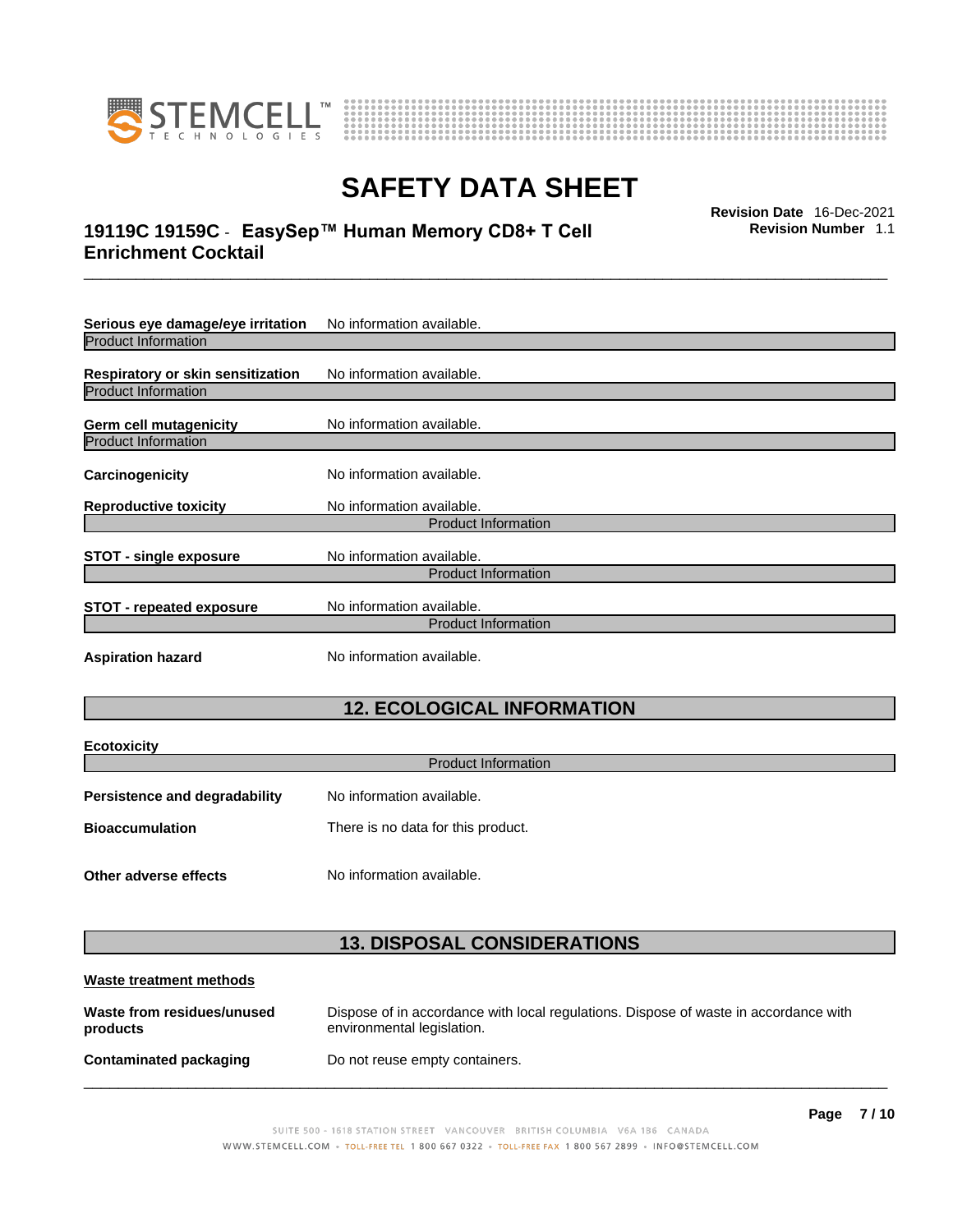



**Revision Number** 1.1

\_\_\_\_\_\_\_\_\_\_\_\_\_\_\_\_\_\_\_\_\_\_\_\_\_\_\_\_\_\_\_\_\_\_\_\_\_\_\_\_\_\_\_\_\_\_\_\_\_\_\_\_\_\_\_\_\_\_\_\_\_\_\_\_\_\_\_\_\_\_\_\_\_\_\_\_\_\_\_\_\_\_\_\_\_\_\_\_\_\_\_\_\_ **Revision Date** 16-Dec-2021 **19119C 19159C** - **EasySep™ Human Memory CD8+ T Cell Enrichment Cocktail** 

## **14. TRANSPORT INFORMATION**

| <b>DOT</b>  | Not regulated |
|-------------|---------------|
| <u>TDG</u>  | Not regulated |
| MEX         | Not regulated |
| ICAO (air)  | Not regulated |
| IATA        | Not regulated |
| <b>IMDG</b> | Not regulated |
| RID         | Not regulated |
| <b>ADR</b>  | Not regulated |
| <b>ADN</b>  | Not regulated |

### **15. REGULATORY INFORMATION**

| <b>International Inventories</b> |                 |
|----------------------------------|-----------------|
| TSCA                             | Complies        |
| <b>DSL/NDSL</b>                  | Complies        |
| <b>EINECS/ELINCS</b>             | Complies        |
| ENCS                             | Does not comply |
| <b>IECSC</b>                     | Complies        |
| KECL                             | Complies        |
| PICCS                            | Complies        |
| AICS                             | Complies        |
|                                  |                 |

 **Legend:** 

 **TSCA** - United States Toxic Substances Control Act Section 8(b) Inventory

 **DSL/NDSL** - Canadian Domestic Substances List/Non-Domestic Substances List

 **EINECS/ELINCS** - European Inventory of Existing Chemical Substances/European List of Notified Chemical Substances

- **ENCS**  Japan Existing and New Chemical Substances
- **IECSC**  China Inventory of Existing Chemical Substances
- **KECL**  Korean Existing and Evaluated Chemical Substances
- **PICCS**  Philippines Inventory of Chemicals and Chemical Substances
- **AICS**  Australian Inventory of Chemical Substances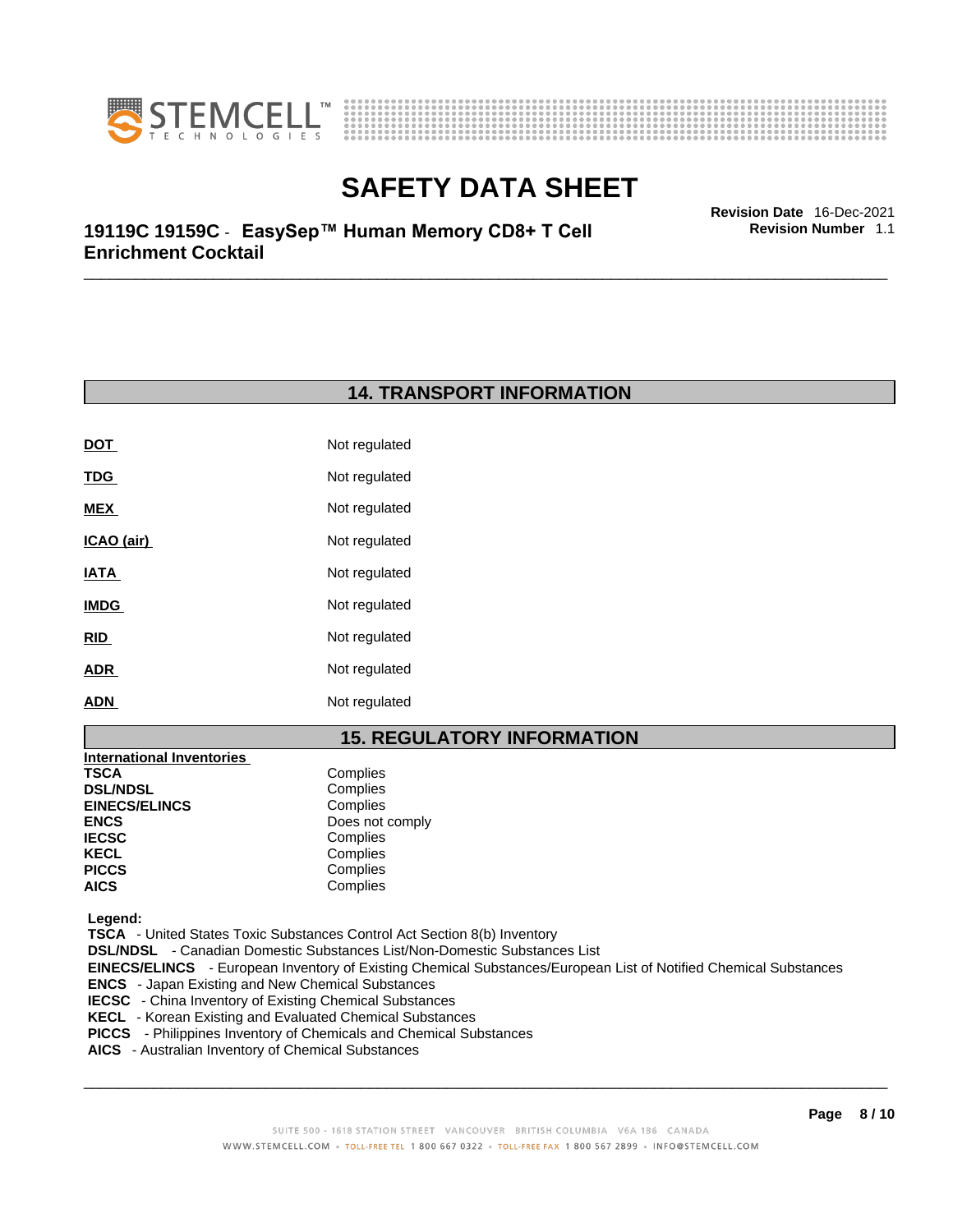



# \_\_\_\_\_\_\_\_\_\_\_\_\_\_\_\_\_\_\_\_\_\_\_\_\_\_\_\_\_\_\_\_\_\_\_\_\_\_\_\_\_\_\_\_\_\_\_\_\_\_\_\_\_\_\_\_\_\_\_\_\_\_\_\_\_\_\_\_\_\_\_\_\_\_\_\_\_\_\_\_\_\_\_\_\_\_\_\_\_\_\_\_\_ **Revision Date** 16-Dec-2021 **19119C 19159C** - **EasySep™ Human Memory CD8+ T Cell Enrichment Cocktail**

**Revision Number** 1.1

#### **US Federal Regulations**

#### **SARA 313**

Section 313 of Title III of the Superfund Amendments and Reauthorization Act of 1986 (SARA). This product does not contain any chemicals which are subject to the reporting requirements of the Act and Title 40 of the Code of Federal Regulations, Part 372.

### **CWA** (Clean Water Act)

This product does not contain any substances regulated as pollutants pursuant to the Clean Water Act (40 CFR 122.21 and 40 CFR 122.42).

#### **CERCLA**

This material, as supplied, does not contain any substances regulated as hazardous substances under the Comprehensive Environmental Response Compensation and Liability Act (CERCLA) (40 CFR 302) or the Superfund Amendments and Reauthorization Act (SARA) (40 CFR 355). There may be specific reporting requirements at the local, regional, or state level pertaining to releases of this material.

#### **US State Regulations**

#### **California Proposition 65**

This product does not contain any Proposition 65 chemicals.

#### **U.S. State Right-to-Know Regulations**

#### **US State Regulations**

| Chemical name            | New Jersey | <b>Massachusetts</b> | Pennsylvania |
|--------------------------|------------|----------------------|--------------|
| Water                    |            |                      |              |
| 7732-18-5                |            |                      |              |
| Sodium Phosphate Dibasic |            |                      |              |
| 7558-79-4                |            |                      |              |

#### **U.S. EPA Label Information**

#### **EPA Pesticide Registration Number** Not applicable